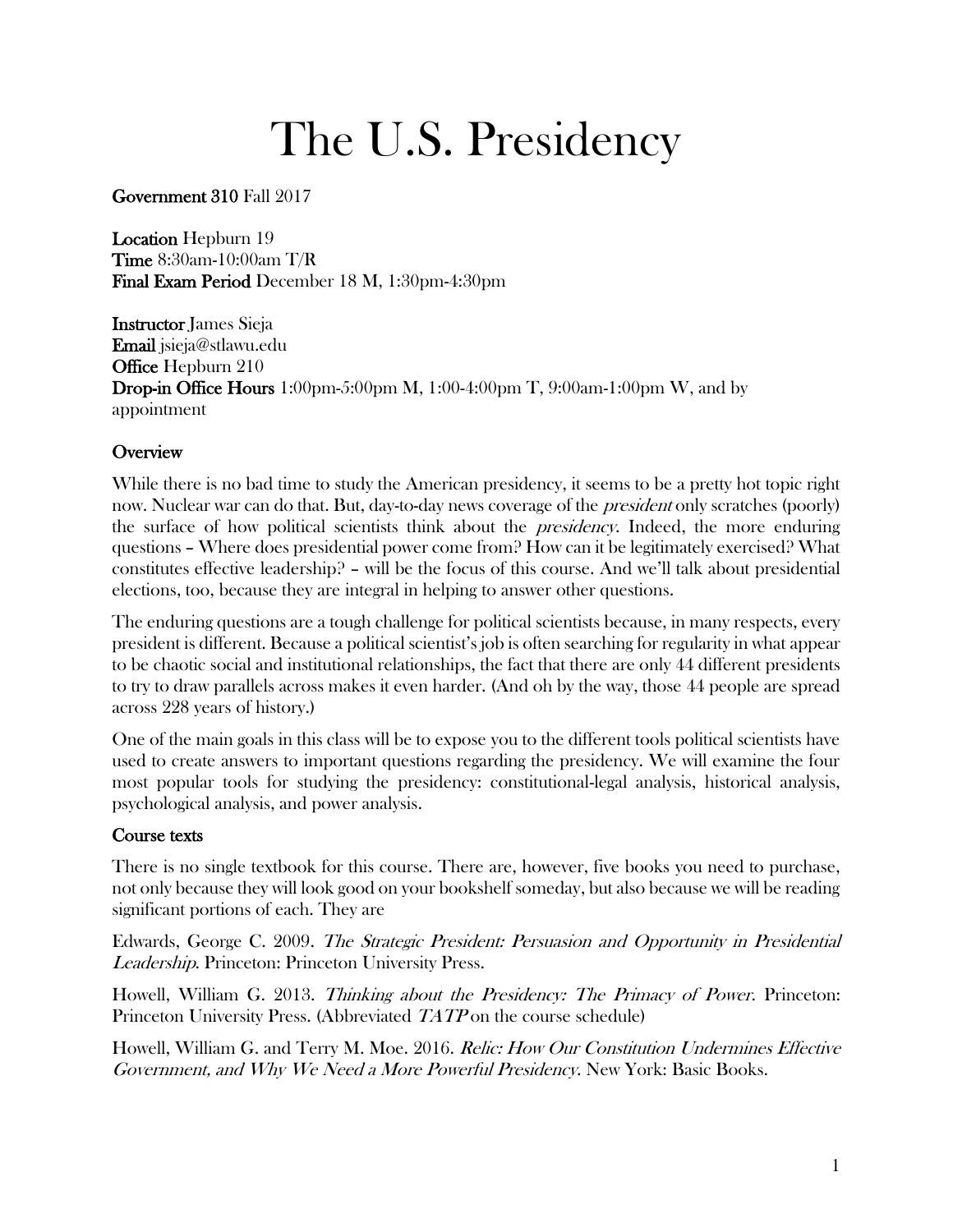Skowronek, Stephen. 2011. Presidential Leadership in Political Time: Reprise and Reappraisal, Second Edition. Lawrence, KS: University Press of Kansas.

Wayne, Stephen J. 2012. *Personality and Politics: Obama For and Against Himself*. Washington: CQ Press.

As part of our close look at the way the United States elects its president, the class will collectively read two books on the Electoral College. You will be assigned to argue one side of the debate over the Electoral College. You need to purchase only the book that corresponds with your side. (The correct one should be apparent from the titles.) They are

Edwards, George C. 2011. Why the Electoral College Is Bad for America, Second Edition. New Haven, CT: Yale University Press.

Ross, Tara. 2012. Enlightened Democracy: The Case for the Electoral College, Second Edition. Dallas: Colonial Press.

Finally, the closest thing we have to a textbook is a slim volume that is optional to purchase. It will give you many of the "nuts and bolts" of the presidency, and it is relatively inexpensive:

Jones, Charles O. 2016. *The American Presidency: A Very Short Introduction*. New York: Oxford University Press.

I will provide additional readings electronically via the course Sakai site.

#### Course format

Because this is an upper-level course, my role is not to talk at you. Instead, my role is to facilitate discussion of the ideas and research we will encounter over the course of the semester. Coincidentally, you have the same role. It is imperative, then, that every member of the class comes prepared (i.e., having read the materials carefully and critically) to discuss the day's topic. The success of the class depends on your dedication to preparation and engagement.

Attendance and participation are mandatory to the extent that they factor significantly in your final grade. Note: It is not possible to do well on the latter if you do not do well on the former.

#### Course requirements and grading

| Midterm 1 (October 19):                    | 12%                                      |
|--------------------------------------------|------------------------------------------|
| Midterm 2 (December 18):                   | 12%                                      |
| Approach papers (due dates below):         | 16% (4 @ 4% each)                        |
| Electoral College debate project:          | 15% (5% group product and 10% individual |
| Research paper (December 14):              | contribution)<br>30%                     |
| Attendance and participation (throughout): | 1.5%                                     |
| Total:                                     | 100%                                     |

Let me know before class if you must miss. There is no acceptable number of unexcused absences. Regardless of the reason for your absence, you are responsible for the material covered during the class meeting. After two unexcused absences, each subsequent unexcused absence will lower your final letter grade by a quarter-point (e.g., a 3.25 becomes a 3.0 at three unexcused absences, a 2.75 at four, etc.)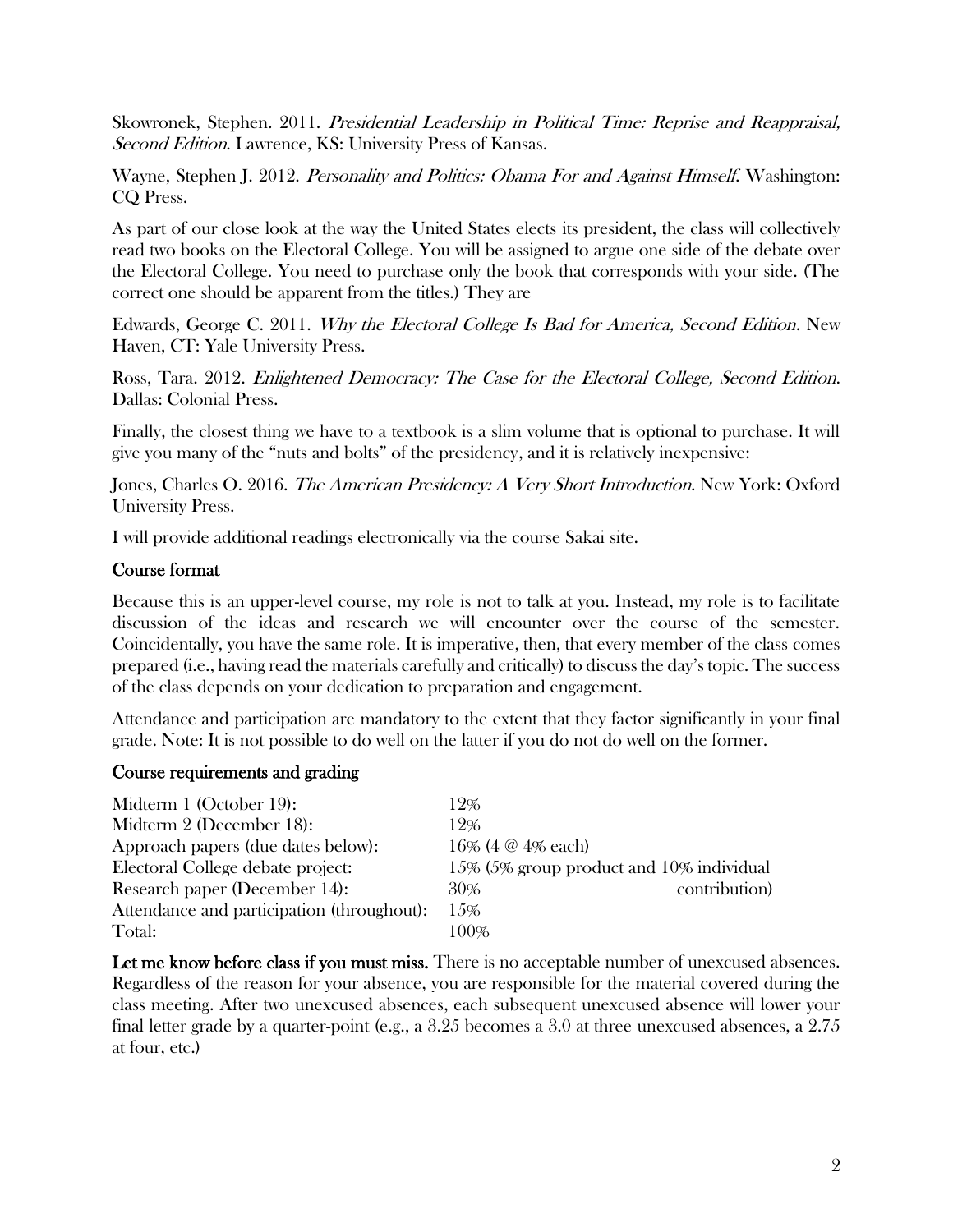I will employ a standard grading scale:

| $4.0(100-97)$ | 3.25 (90-87)  | $2.5(80-77)$ | $1.75(70-67)$ | $1.0(61-60)$     |
|---------------|---------------|--------------|---------------|------------------|
| 3.75 (97-93)  | - 3.0 (87-83) | 2.25 (77-73) | $1.5(67-63)$  | $0.0$ (below 60) |
| $3.5(93-90)$  | $2.75(83-80)$ | $2.0(73-70)$ | $1.25(63-61)$ |                  |

I will not round grades as a matter of course; however, your *exceptional* effort in one or more elements of the final grade may be considered a plus factor if your grade is on the borderline. There is no curve in this course, though I reserve the right to adjust grade cutoffs if necessary. The adjustments will only work neutrally or in your favor, if applied.

Barring clerical error (e.g., I added up the points incorrectly), all grades are final. I am always willing to talk with you about grades and suggest ways to improve. But, I will not bargain over grades or points, nor will there be extra credit opportunities.

There is no pass/fail option for this course. There are no exceptions to this policy.

#### Exams

.

We will have two midterm exams, one roughly halfway through through the semester and another during the scheduled final exam period. Neither is cumulative. The exams will include multiple choice, short answer, and essay questions.

## Approach reaction papers

After we are finished with our examination of each approach, you will be responsible for turning in a 1.5 to 2.5 page reaction paper on that approach. What are its strengths? What are its weaknesses? What insight does it give us to presidential power and leadership? How do you think you would go about using the approach to examine a president or presidents? That is, what would the process of research look like? Where would you go? What materials would you use? These questions should get you started, but they are not intended to define the limits of what you can address in your reaction paper.

## Research paper

The final paper will be a substantial analytical work (14 to 16 pages) in which you use one of the four approaches we discuss in class to explain comparatively the behavior of two presidents on the same topic. For example, you could compare Millard Fillmore and Harry Truman's respective foreign policy decisions using the historical approach.

The one restriction on the choice of presidents, topics, and approaches is that you cannot pick a combination of president and approach that is found in one of the assigned books for the class. So, for example, you cannot choose to use the psychological approach and write about President Obama. You can, however, certainly write about Obama using the power approach, or write about George Bush using the psychological approach.

These next two weeks are (believe it or not) a really good time to start thinking about your research paper. There's not a lot going on academically, so you can get a jump on things and reduce your workload later. In any event, you need to meet with Dr. Sieja in office hours (or by appointment) by the end of September to talk about how you plan to approach the research paper.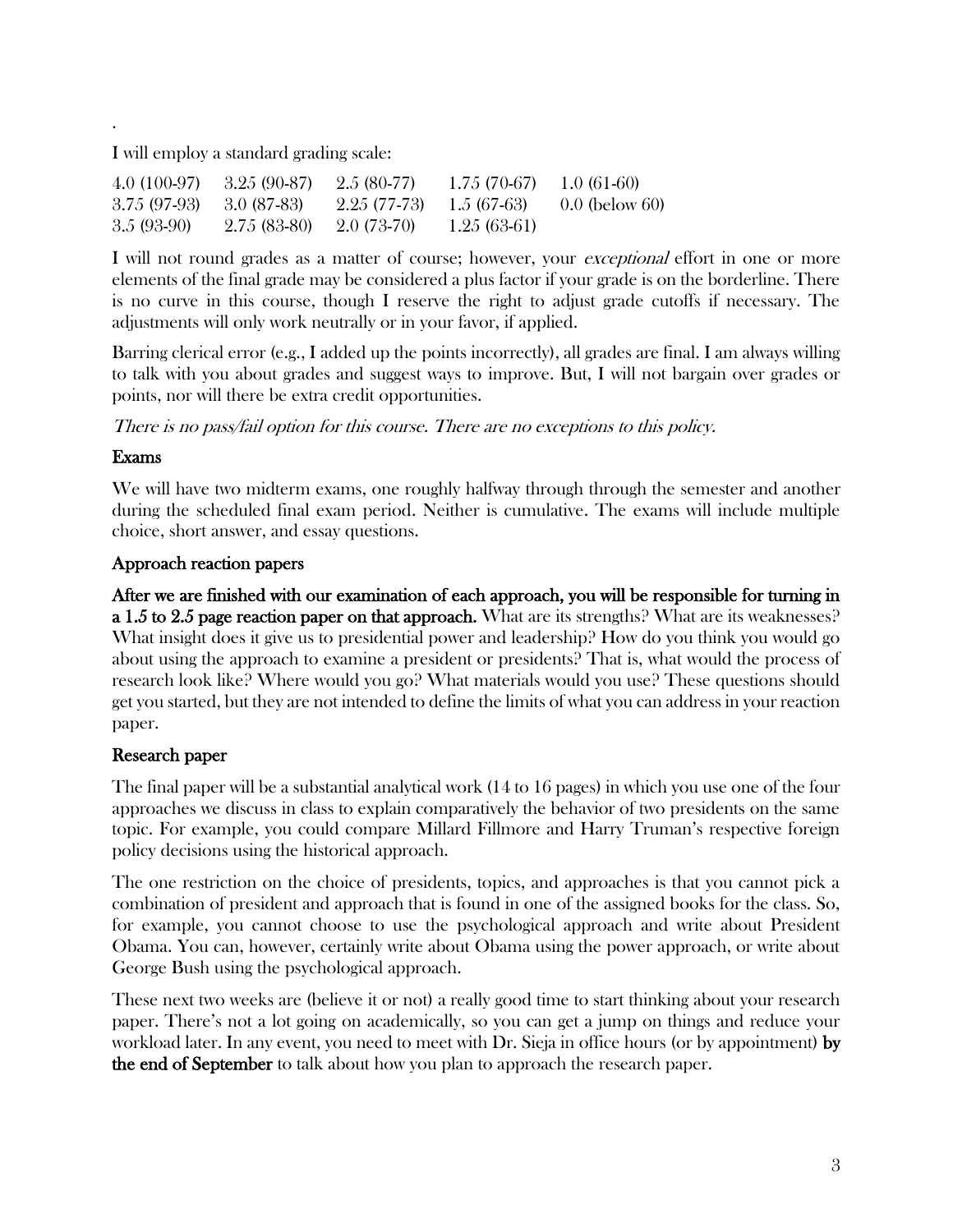I will begin to read rough drafts when you return from Thanksgiving break. For up to two (2) percent extra credit on your final grade, you may volunteer to review a peer's rough draft. The extra credit will be determined based on the thoroughness and promptness of your peer evaluation.

Citations will follow the American Political Science (APSA) citation guide, a copy of which can be found here: http://www.apsanet.org/portals/54/Files/Publications/APSAStyleManual2006.pdf. Pay particularly close attention to pages 17 through 33.

## The final paper is due in hard copy when we meet on December 14.

## Electoral College debate

No electoral system is perfect. (If you don't believe me, google "Arrow's theorem.")

That said, some electoral systems may be better or worse than others, and not just with respect to preference aggregation. We will break the class into two groups to debate the continued usefulness of the Electoral College. Based on the relevant book for your side and outside research that you choose to do – the Edwards book, for example, is fairly short on remedies for the perceived problems – your group will develop a comprehensive argument for or against the Electoral College.

What does "comprehensive" mean? In short, you should make the best positive case for your "pure" position ("We are 100 percent right!"), you should anticipate counterarguments and respond appropriately (remember, no electoral system is perfect, so neither the Electoral College nor any alternative plan is perfect by definition), you should argue directly against the other side's case, and you should offer alternatives not inconsistent with your position (if you don't like the best positive case, here are some other things we could go for).

You will be evaluated on this assignment in both your individual and corporate capacities. Every individual will need to turn in a 3.5 to 4.5 page narrative reflection. The narrative reflection will describe the process your group went through to develop your argument and what you personally contributed to the project. You will also professionally evaluate one other member in your group regarding their contribution to the overall product. As a group, you will generate a one-page report identifying who did what, which you will all sign and turn in.

# Expectations and technology policy

I expect this class, the readings, making an argument, and getting involved to be the thing you care about most in the world during the 180 minutes we meet each week. I expect you to come to class at least having read the material for the class, even if you haven't fully understood it or have an opinion on it yet. That's why we have class – to work through those issues. But, understanding and evaluation of the material will be difficult if you have not done the first part: reading them yourself.

I expect you to bring assigned reading material to class with you. Some of the readings are on the course Sakai site or accessible through the library's databases. For this reason, if you do not print out the readings, you should bring a laptop with which you can access them. Accessing readings and note-taking are the only regularly authorized uses of an electronic device during class. As someone (the internet claims Abraham Lincoln, but I'm dubious) once said, "If you're here, be here."

# Disability accommodations

Please inform me during the first two weeks of classes if you need any accommodations in the curriculum, instruction, or assessments of this course to enable you to participate fully. Confidentiality of the shared information will be strictly maintained. We will work with Disability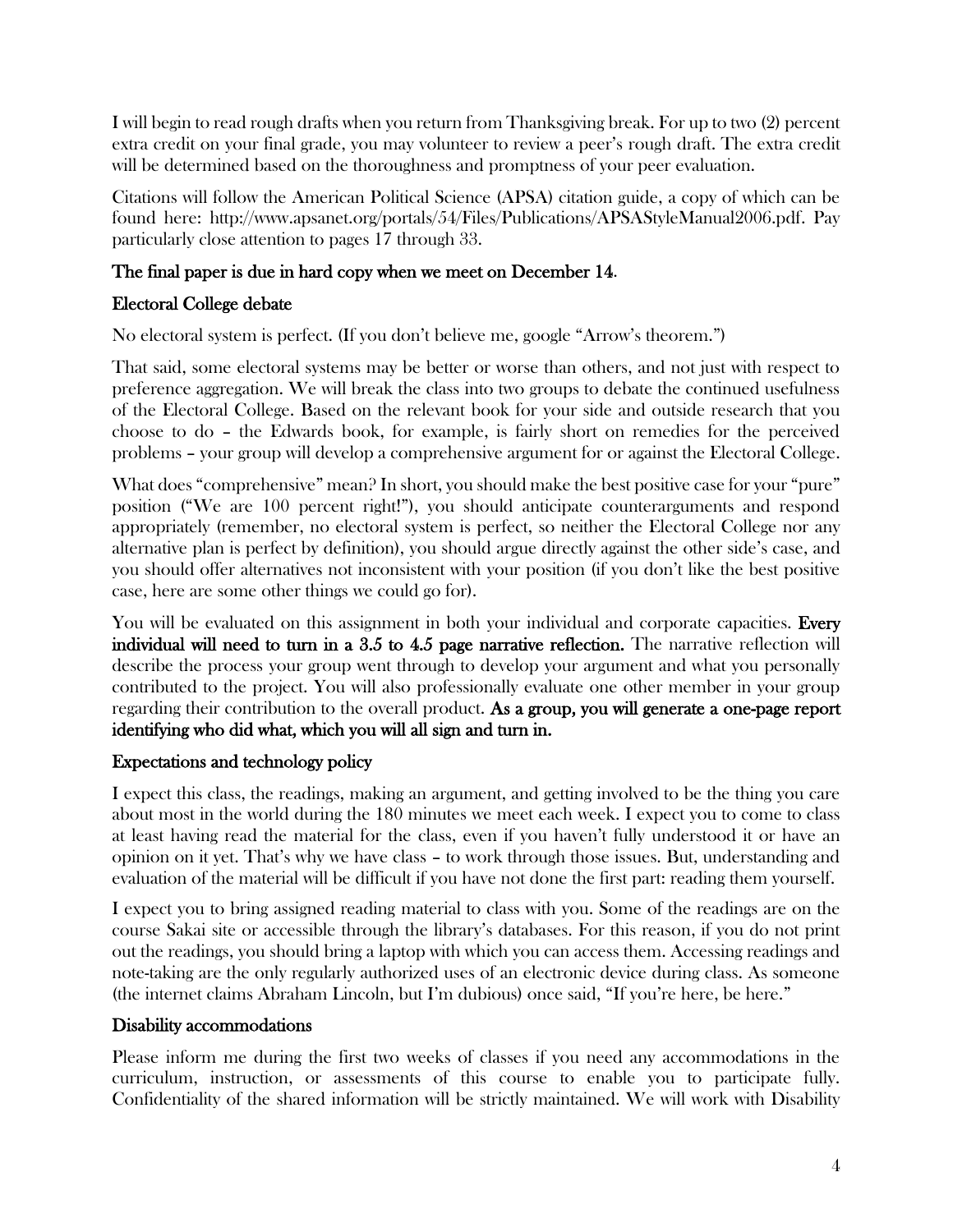and Accessibility Services (http://www.stlawu.edu/disability-and-accessibility-services) if accommodations require such assistance.

## Academic honesty

I expect everyone to conduct themselves with integrity and honesty in this class. There are two facets to this expectation.

First, all of the work you do in this class will be your own. Don't cheat. Don't plagiarize. Don't take short cuts. If you commit an act of academic dishonesty, I am bound to follow the procedures outlined in the St. Lawrence University Student Handbook (available at http://www.stlawu.edu/sites/default/files/resource/Student%20Handbook%202016-2017%20update d%20feb17.pdf) The Handbook describes what constitutes academic honesty and penalties for violation on pages 94 through 100. Again, don't cheat.

As the semester goes on, you may find yourself in a situation where, due to multiple pressures on your time, you may consider taking a short cut in order to turn in an assignment or paper by the deadline. If this is the case, the thing to do is to drop everything and contact me via email immediately regarding your situation. I can help relieve some of the pressure related to my class in a way that is equitable for the other students in the class as well. But, I can't do anything for you once you commit an act (knowingly or negligently) of academic dishonesty.

Second, I expect everyone to be intellectually honest. This means listening attentively to other's comments and questions and responding appropriately. Some of the material in the class is controversial, and an intellectually vibrant community like St. Lawrence ought to entertain opinions on most any side of a controversy. Moreover, a liberally-educated person ought to be able to articulate fearlessly the "best case" for any legitimate proposition. So, we will not resort to ad hominem attacks, shut-down-by-slogan, or straw person arguments. (Ok, I might do the straw person argument sometimes, but only for effect.) Believe in the rightness of your argument; be prepared to challenge both yourself and others; and be open to changing your mind.

## Topics and readings

Please note that the **readings are subject to change.** I have listed chapters from A Very Short Introduction where they fit in, but remember that they are not required.

- I. Introduction to the Course (August 31)
- II. Studying the Presidency and Evaluating Presidents (September 5) TATP, Chapter 4 Schlesinger, Arthur M. 1997. "Rating the Presidents: Washington to Clinton." Political Science Quarterly, 179-190. Taylor, Mark Zachary. 2012. "An Economic Ranking of US Presidents, 1789-2009: A Data-Based Approach." PS: Political Science and Politics, 596-604
- III. Constitutional-Legal Analysis (September 7-14) \*Very Short Intro, Chapters 1-2\* Article II of the US Constitution (9/7) The Federalist, Nos. 67, 70-72 (9/7) Corwin, Edward S. The President: Office and Powers, 1787-1957, 3-30 (9/7) TATP, Chapter 3 (9/7)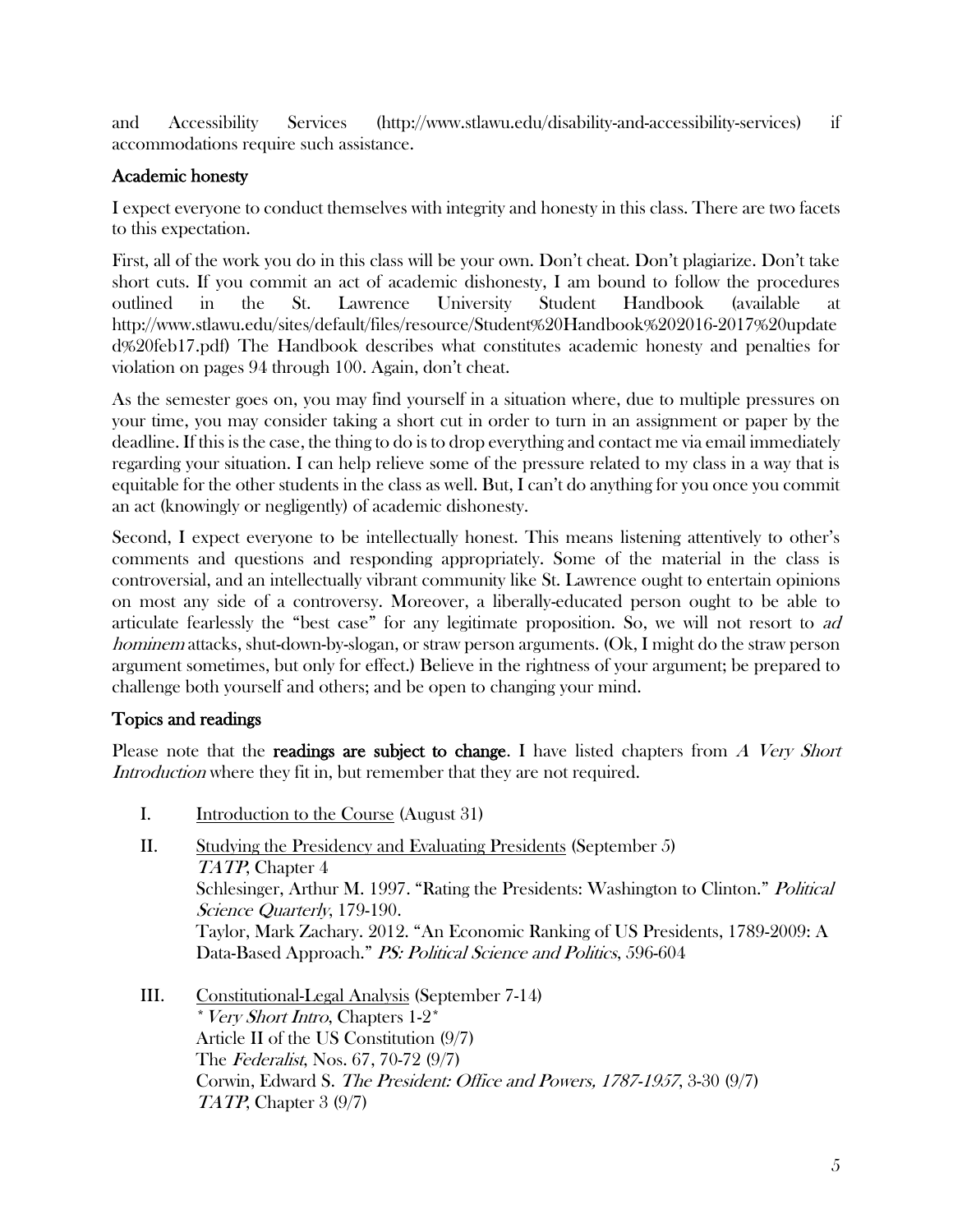Schmitt, Gary J. "President Washington's Proclamation of Neutrality." (9/12) Tulis, Jeffrey K. "The Two Constitutional Presidencies." (9/12) Taft, William H., Theodore Roosevelt, and Abraham Lincoln. "Assessing the Constitutional Presidency." (9/14) Pious, Richard M. "Prerogative Power and Presidential Politics." (9/14)

#### Due September 19: Constitutional-Legal Analysis Reaction Paper

IV. Historical Analysis (September 19-26) Presidential Leadership in Political Time, Chapters 1-5 (roughly 1-2, 3-4, and 5 on the first, second, and third days respectively)

#### Due September 28: Historical Analysis Reaction Paper

V. Psychological Analysis (September 28 & October 3) Personality and Politics, Chapters 1-4 (1-2 on 9/28, 3-4 on 10/3)

Be sure to meet with Dr. Sieja by September 29 to discuss your research project.

## Due October 5: Psychological Analysis Reaction Paper

VI. Power Analysis (October 5-17) The Strategic President, Chapter 1 (10/5) TATP, Chapter 1 (10/5) The Strategic President, Chapters 2-3 (10/10) Mayer, Kenneth. "Going Alone: The Presidential Power of Unilateral Action." (10/10) The Strategic President, Chapters 4-5 (10/17)

## Due October 19: Power Analysis Reaction Paper

## Midterm Exam 1, October 19

- VII. Primary Politics (October 24-26) \*A Very Short Introduction, Chapter 3\* Redlawsk, David P., Caroline J. Tolbert, and Todd Donovan, Why Iowa?, "Iowa Caucus Rules." (10/24) Wayne, *Road to the White House*, Chapter 5 (10/24) Anderson, Jeffrey H. and Jay Cost, "A Republican Nomination Process." (10/26) Wang, Tova A. "The Presidential Primary System's Democracy Problem." (10/26)
- VIII. The General Election (October 31 & November 2-9) Bryce, James. "Why Great Men Are Not Chosen President." (10/31) Wayne, *Road to the White House*, Chapter 7 (10/31-11/7) Dahl, Robert. "The Myth of the Presidential Mandate." (11/7) Enlightened Democracy or Why the Electoral College Is Bad for America, entire (10/31-11/9)

## Electoral College Debate: In class, November 9

IX. The Presidency as an Institution (November 14)  $^*A$  Very Short Introduction, Chapters 5-6 $^*$ Waterman, Richard. "The Administrative Presidency, Unilateral Power, and Unitary Executive Theory."